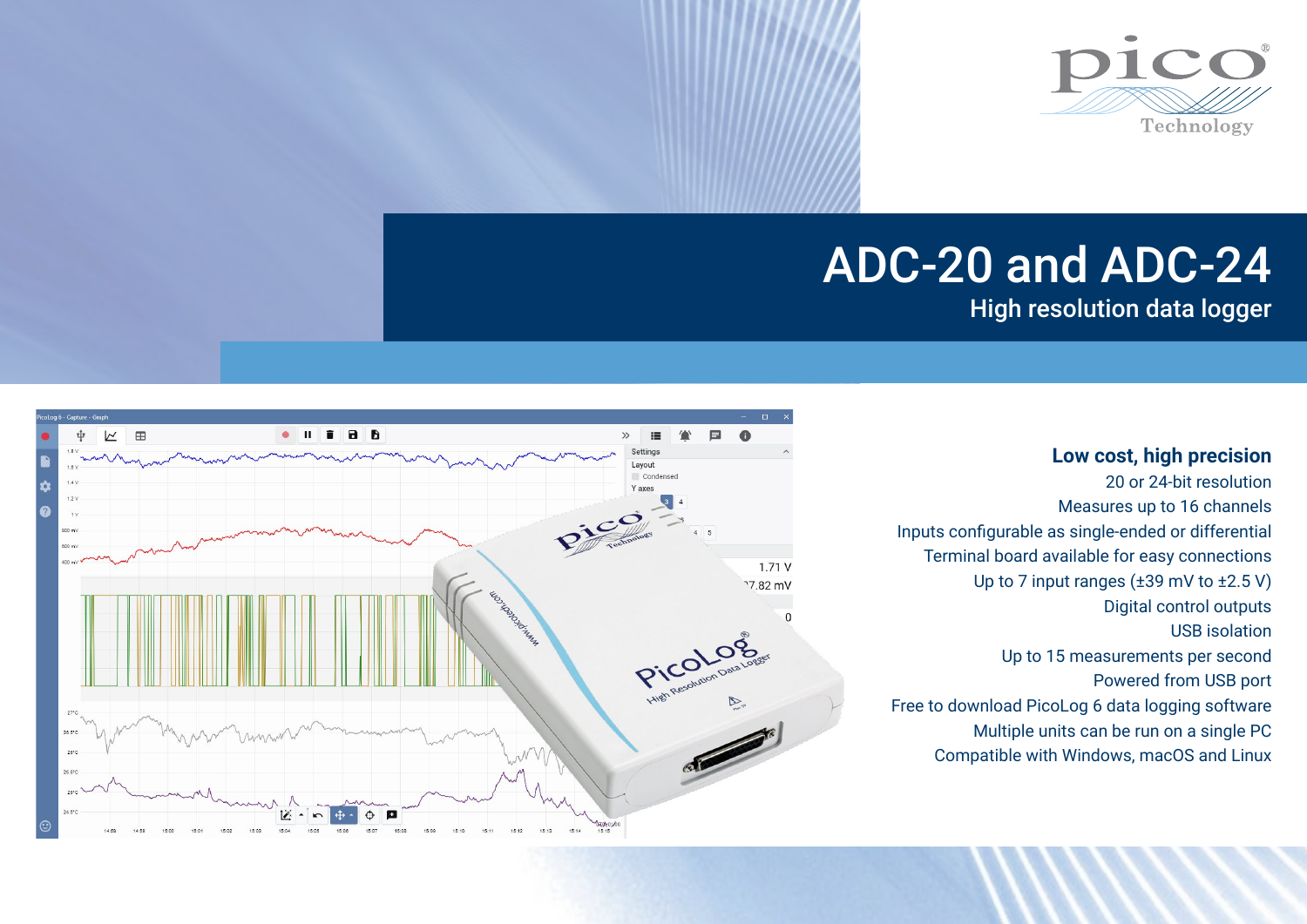## **High-resolution data acquisition**

With up to 24-bit resolution, the ADC-20 and ADC-24 USB data loggers are able to detect small signal changes. Features such as true differential inputs, galvanic isolation and software-selectable sampling rates all contribute to a superior noise-free resolution and ensure that your measurements are reliable and accurate.

All Pico data acquisition products run PicoLog software that you can freely download from [www.picotech.com/downloads](http://www.picotech.com/downloads). PicoLog is a complete data acquisition software package for Pico Technology data loggers. It provides a visual, easy-to-use interface for you to quickly set up simple or complex acquisitions and to record, view and analyze data.

## Multipurpose data acquisition

Both the ADC-20 and ADC-24 feature true differential inputs for excellent noise rejection. For greater flexibility each differential input can also be configured as two single-ended inputs. With up to eight differential or 16 single-ended inputs on the ADC-24, this gives you complete control over which type of inputs you use. If you require more channels, you can use multiple PicoLog data loggers on the same PC.

With seven bipolar voltage ranges on the ADC-24 and two on the ADC-20 they are versatile enough to be used with a wide range of sensors and signal types. There's also an external terminal board with screw terminals to allow you to quickly connect and disconnect different sensors.



Additionally, the ADC-24 has four configurable digital input/output channels that can be used to control alarms or other devices. The flexibility of the ADC-20 and ADC-24 allows you to use these precision data loggers as an advanced multichannel data acquisition system with a low cost per channel.



### No need for power supplies or batteries

The high-resolution ADC-20 and ADC-24 are powered directly by your  $PC -$  eliminating the need for batteries or a separate power supply, and making them ideal when you need a portable data logger.

# The answer to your data acquisition needs

High resolution, true differential inputs, galvanic isolation, and selectable sampling rates combine to ensure that your measurements are always precise and accurate. Configurable inputs, digital inputs and outputs, and programmable voltage ranges give you a truly flexible answer to your data acquisition needs.

When you need the ultimate in high resolution and accuracy, the versatile ADC-20 and ADC-24 provide you with a portable answer with the performance and flexibility you need.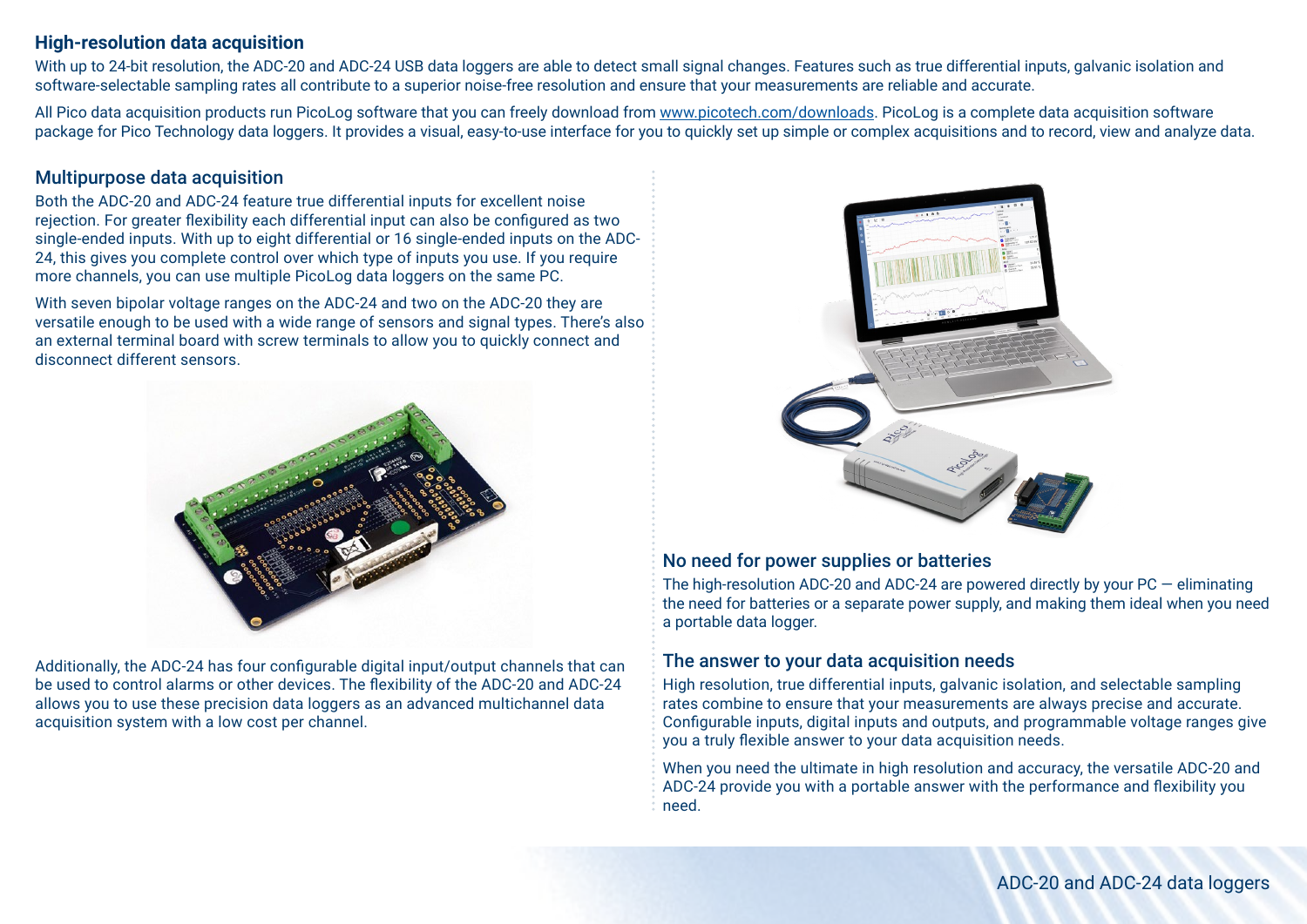### **PicoLog software – straightforward from the start**

new samples appear.

PicoLog is a complete data acquisition software package for the ADC-20 and ADC-24 data loggers, and is fully compatible with Windows, macOS and Linux. With its clear and user-friendly layout, ideal for use with a mouse or a touchscreen, PicoLog allows you to set up the logger and start recording with just a few taps, whatever your level of data logging experience. Set up simple or advanced acquisitions quickly, and record, view and analyze your data with ease.



mark that point with a text note.

make a mistake, just click Undo.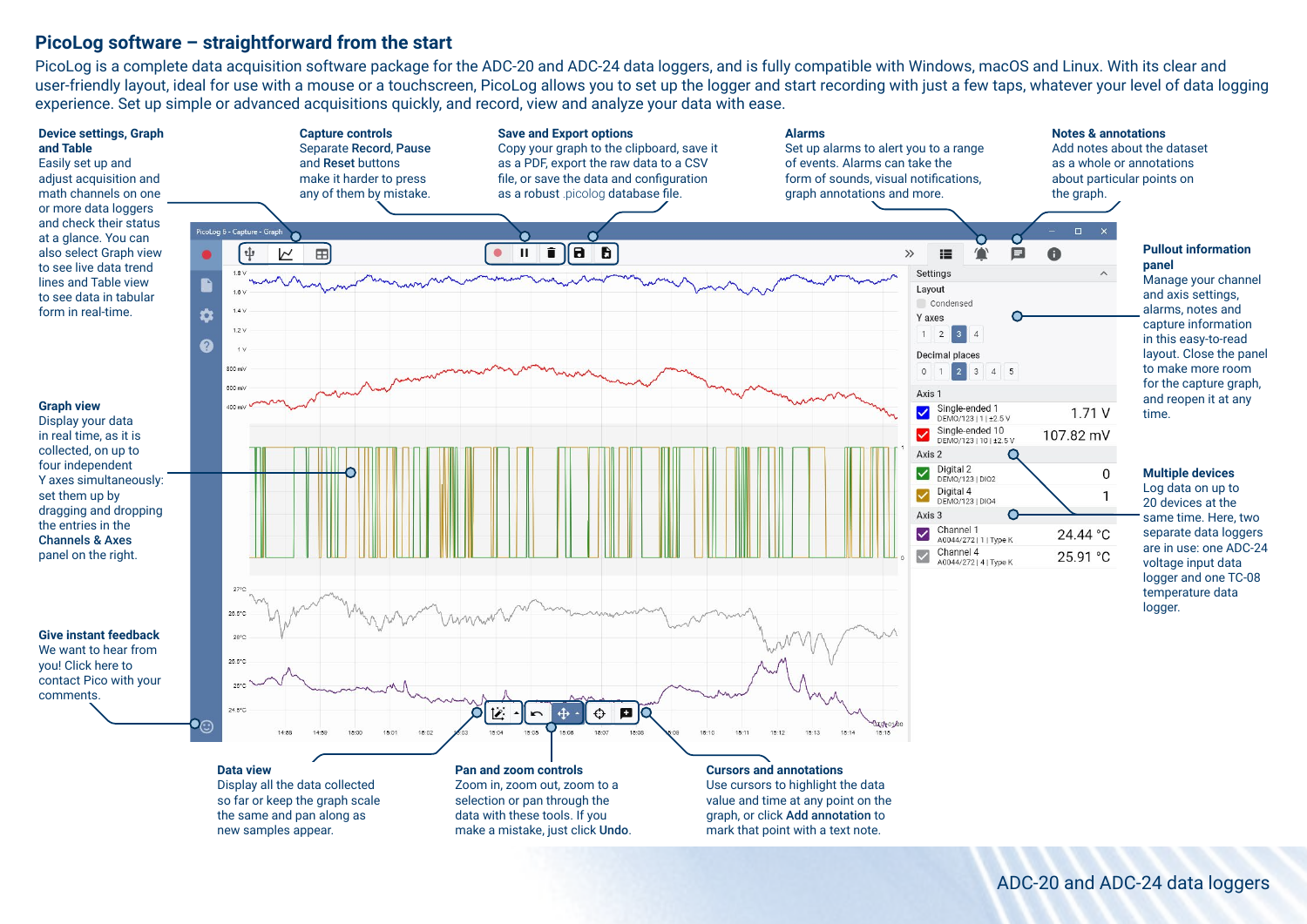## Math channels

Sometimes you need to use data from one or more measurement channels to graph and record a calculated parameter. You can use the PicoLog equation editor to set up simple math channels such as A–B or more complex functions such as log, sqrt, abs, round, min, max, mean and median.

PicoLog treats math channels like

 $\equiv$  $\gg$ Settings  $\checkmark$ Axis 1 Single-ended 1  $1.09V$ NR027/123 | 1 | ±2.5 V Single-ended 10 ⊽  $-190.38$  mV NR027/123 | 10 | ±2.5 V Maths Channel  $-323.62$  mV Maths Channel

# Alarms

In PicoLog, you can set up alarms to alert you to various events. These can be as simple or as complex as you like: alarms can trigger on a signal threshold or disconnection of the data logger, or you can set up a logic expression of your own. Alarms can play sounds, display visual alerts, run applications or mark when the event occurred on the graph.

|        | Settings      |                                            |                          |                           |  |  |
|--------|---------------|--------------------------------------------|--------------------------|---------------------------|--|--|
| Axis 1 |               |                                            |                          |                           |  |  |
|        |               | Single-ended 1<br>NR027/123   1   ±2.5 V   | $^{\prime\prime}$ 1.23 V |                           |  |  |
|        |               | Single-ended 10<br>NR027/123   10   ±2.5 V |                          | 11.74 mV                  |  |  |
|        | Maths Channel | Maths Channel                              |                          | $^{\prime\prime}$ 9.51 mV |  |  |

#### apture - Devices  $\mathbf{\hat{\Psi}}$  $\overline{\mathcal{M}}$  $\blacksquare$  $\blacksquare$  $A$   $A$  $\rightarrow$  $\Box$  $\mathbf{a}$ Channels & Axes Differential 15 - 16 **ADC-24**  $-750.17$  mV NR027/123 | 15 - 16 | ±2.5 V NR027/123 Single-ended 9 532.07 mV R027/123191+2.5V Single-ended 1  $-422.71$  mV R027/123 | 1 | ±2.5 V Single-ended 2 913.58 mV R027/123 | 2 | ±2.5 V **AND RESEARCH** Differential 5 - 6  $\sqrt{2}$ 228.47 mV R027/12315-61+2.5V 88882000000

# Intuitive logger and channel setup

The Devices view lets you set up a multichannel acquisition system in a simple way, with the option to use multiple different Pico data loggers simultaneously. PicoLog shows you an image of each connected device, so you can quickly and easily enable or disable channels and set up their properties.

any other channel, so you can still set alarms and annotate them.

On the right, you can see the ADC-24 logger set up for a combination of single-ended and differential inputs.

# Robust file format

At the heart of PicoLog is the file system, which stores live capture data directly to a robust database, rather than to a single file that is vulnerable to corruption and data loss. If the computer is shut down and rebooted, PicoLog will only lose the data during the outage and will resume capturing when you restart the software.

This file system also means that the size of the dataset you can capture is virtually unlimited – the only restriction is the size of your computer's hard disk!

The .picolog file format is compatible across all operating systems, and there is no need to set up a file to save to before the capture is complete. You can also save midcapture if you wish to share the data collected so far. Since anyone can download and install PicoLog for free, you can easily share saved data with co-workers, customers and suppliers for offline post-analysis.

# PicoSDK®

Pico's software development kit, PicoSDK, is available free of charge and allows you to write your own software and interface to third-party software packages.

Pico also maintains repositories of example code on GitHub [\(github.com/picotech](https://github.com/picotech)), showing how to use PicoSDK with software packages such as Microsoft Excel, National Instruments LabVIEW and MathWorks MATLAB, or with programming languages including C, C++, C# and Visual Basic .NET.

PicoSDK and the *ADC-20 and ADC-24 User's Guide* (which includes the Programmer's Guide) are available to download from [www.picotech.com/downloads.](http://www.picotech.com/downloads)

# Try the PicoLog software today!



PicoLog's built-in demo mode allows you to try out the full functionality of the software with a choice of virtual devices and simulated live data. You also can use PicoLog to view previously saved data, even with no device connected. Visit [www.picotech.com/downloads](http://www.picotech.com/downloads) and select **PicoLog Data Loggers** to get your copy.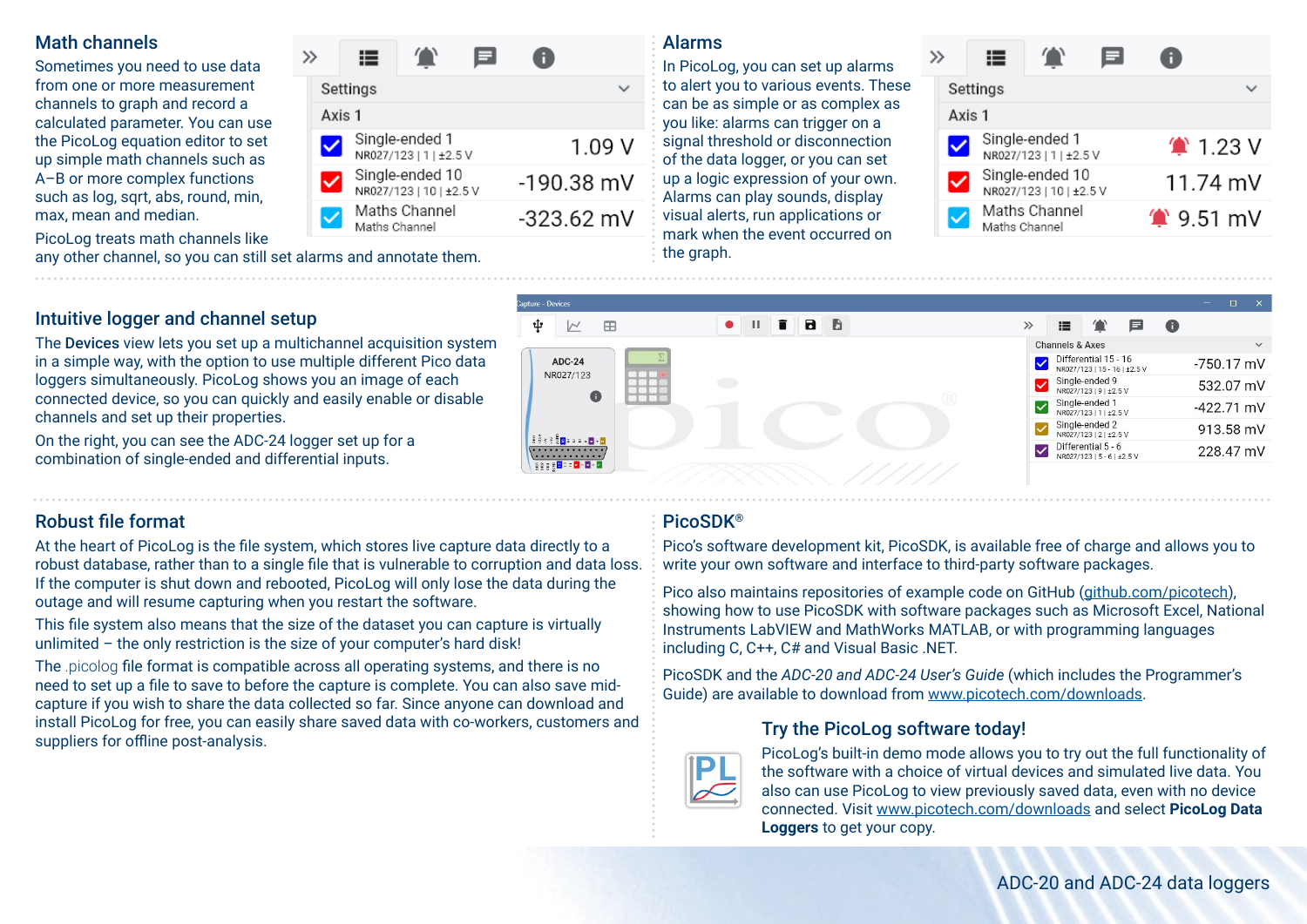# **Specifications**

|                                                                                                                                                                                                                           | <b>ADC-20</b>                                                                                                                                                                                                   |                                       |             |           |                                                                                 | <b>ADC-24</b>     |          |  |
|---------------------------------------------------------------------------------------------------------------------------------------------------------------------------------------------------------------------------|-----------------------------------------------------------------------------------------------------------------------------------------------------------------------------------------------------------------|---------------------------------------|-------------|-----------|---------------------------------------------------------------------------------|-------------------|----------|--|
| <b>Resolution</b>                                                                                                                                                                                                         | 20 bits                                                                                                                                                                                                         |                                       |             |           | 24 bits                                                                         |                   |          |  |
| Number of channels[1]                                                                                                                                                                                                     | 4 differential / 8 single-ended                                                                                                                                                                                 |                                       |             |           | 8 differential / 16 single-ended                                                |                   |          |  |
| <b>Conversion time (per channel)</b>                                                                                                                                                                                      |                                                                                                                                                                                                                 | 660 ms, 340 ms, 180 ms, 100 ms, 60 ms |             |           |                                                                                 |                   |          |  |
| <b>Voltage ranges</b>                                                                                                                                                                                                     | ±2500 mV<br>±1250 mV                                                                                                                                                                                            |                                       |             |           | ±2500 mV<br>±1250 mV<br>±625 mV<br>$±312$ mV<br>±156 mV<br>$±78$ mV<br>$±39$ mV |                   |          |  |
| <b>Gain error</b>                                                                                                                                                                                                         | 0.2% of reading                                                                                                                                                                                                 |                                       |             |           | $0.1\%$ ( $\pm 39$ mV to $\pm 1250$ mV ranges)<br>0.2% (±2500 mV range)         |                   |          |  |
| <b>Offset accuracy</b>                                                                                                                                                                                                    | $6 \mu V$ ( $\pm 39 \text{ mV}$ range)<br>$7 \mu V$ ( $\pm 78 \text{ mV}$ range)<br>9 µV (±156 mV range)<br>13 µV (±313 mV range)<br>20 µV (±625 mV range)<br>36 µV (±1250 mV range)<br>400 μV (±2500 mV range) |                                       |             |           |                                                                                 |                   |          |  |
| [1] The ADC-20 and ADC-24 have four and eight true differential input channels respectively. For flexibility each of these channels can be configured as either one differential<br>channel or two single-ended channels. |                                                                                                                                                                                                                 |                                       |             |           |                                                                                 |                   |          |  |
| Noise-free resolution and conversion time                                                                                                                                                                                 |                                                                                                                                                                                                                 |                                       |             |           |                                                                                 |                   |          |  |
| <b>Conversion time per channel</b><br>Voltage ranges & noise-free resolution (bits) for the full range of conversion times                                                                                                |                                                                                                                                                                                                                 |                                       |             |           |                                                                                 |                   |          |  |
|                                                                                                                                                                                                                           | $±39$ mV                                                                                                                                                                                                        | $±78$ mV                              | $±156$ mV   | $±313$ mV | $±625$ mV                                                                       | ±1250 mV          | ±2500 mV |  |
|                                                                                                                                                                                                                           |                                                                                                                                                                                                                 |                                       | ADC-24 only |           |                                                                                 | ADC-20 and ADC-24 |          |  |
| 660 ms                                                                                                                                                                                                                    | 17                                                                                                                                                                                                              | 18                                    | 19          | 20        | 20                                                                              | 20                | 20       |  |
| 340 ms                                                                                                                                                                                                                    | 17                                                                                                                                                                                                              | 18                                    | 19          | 19        | 19                                                                              | 20                | 20       |  |
| <b>180 ms</b>                                                                                                                                                                                                             | 16                                                                                                                                                                                                              | 17                                    | 18          | 19        | 19                                                                              | 19                | 19       |  |
| <b>100 ms</b>                                                                                                                                                                                                             | 16                                                                                                                                                                                                              | 17                                    | 18          | 18        | 18                                                                              | 19                | 19       |  |
| <b>60 ms</b>                                                                                                                                                                                                              | 15                                                                                                                                                                                                              | 16                                    | 17          | 18        | 18                                                                              | 18                | 18       |  |
| <b>ADC-20</b><br><b>ADC-24</b>                                                                                                                                                                                            |                                                                                                                                                                                                                 |                                       |             |           |                                                                                 |                   |          |  |
| <b>Noise rejection</b>                                                                                                                                                                                                    | 120 dB typical at 50/60 Hz                                                                                                                                                                                      |                                       |             |           |                                                                                 |                   |          |  |
| Input impedance                                                                                                                                                                                                           | Differential: $2 \text{ M}\Omega$<br>Single-ended: 1 MQ                                                                                                                                                         |                                       |             |           |                                                                                 |                   |          |  |
| Common mode input range, channel to common                                                                                                                                                                                | $\pm$ 1.9 V ( $\pm$ 39 mV to $\pm$ 1250 mV ranges)<br>±3.0 V (±2500 mV range)                                                                                                                                   |                                       |             |           |                                                                                 |                   |          |  |
| Common mode input range, common to earth ground                                                                                                                                                                           | ±30V                                                                                                                                                                                                            |                                       |             |           |                                                                                 |                   |          |  |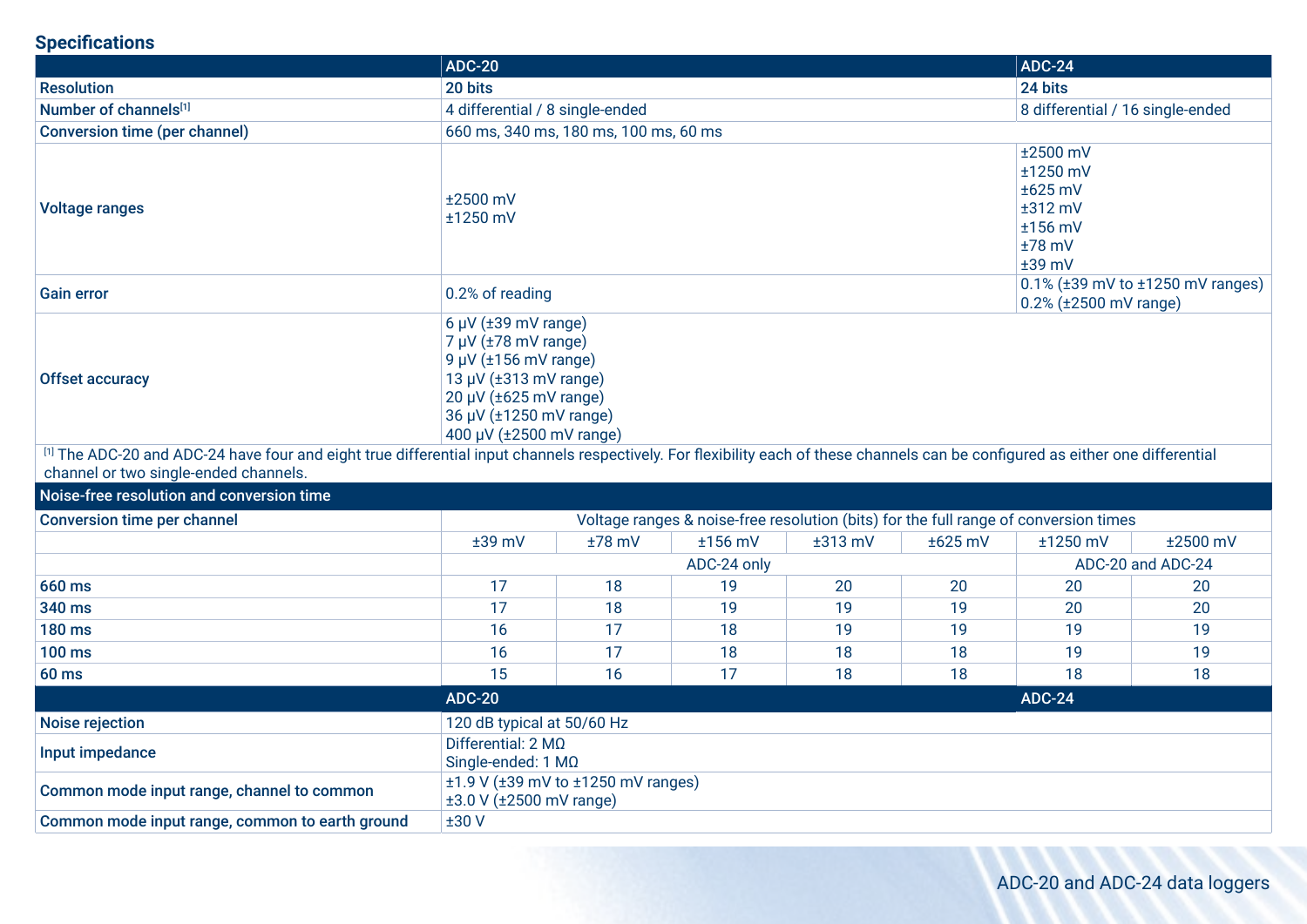|                                                     | <b>ADC-20</b>                                                                                                                                                                                                                                                                                                                                                                         | <b>ADC-24</b>                                                                                                                                            |  |  |  |
|-----------------------------------------------------|---------------------------------------------------------------------------------------------------------------------------------------------------------------------------------------------------------------------------------------------------------------------------------------------------------------------------------------------------------------------------------------|----------------------------------------------------------------------------------------------------------------------------------------------------------|--|--|--|
| Common mode rejection ratio, channel to common      | 95 dB (DC to 60 Hz)                                                                                                                                                                                                                                                                                                                                                                   |                                                                                                                                                          |  |  |  |
| Common mode rejection ratio, common to earth ground | > 125 dB (DC to 60 Hz)                                                                                                                                                                                                                                                                                                                                                                |                                                                                                                                                          |  |  |  |
| <b>Overvoltage protection</b>                       | ±30 V between any input and common                                                                                                                                                                                                                                                                                                                                                    |                                                                                                                                                          |  |  |  |
| Digital I/O                                         | <b>None</b>                                                                                                                                                                                                                                                                                                                                                                           | 4 bidirectional (3.3 V CMOS)<br>Output level, high: > 2.40 V<br>Output level, low: < 0.40 V<br>Input level, high: > 2.20 V<br>Input level, low: < 0.88 V |  |  |  |
| Isolation (input to input)                          | <b>None</b>                                                                                                                                                                                                                                                                                                                                                                           |                                                                                                                                                          |  |  |  |
| Isolation (input to ground)                         | Galvanic up to ±30 V<br><b>AGND and DGND isolated</b>                                                                                                                                                                                                                                                                                                                                 |                                                                                                                                                          |  |  |  |
| <b>Reference output</b>                             | +2.5 V ±2.5 mV @ 2 mA<br>+5 V ±1.0 V @ 2 mA<br>$-5$ V $\pm$ 1.5 V @ 2 mA                                                                                                                                                                                                                                                                                                              |                                                                                                                                                          |  |  |  |
| <b>Software</b>                                     |                                                                                                                                                                                                                                                                                                                                                                                       |                                                                                                                                                          |  |  |  |
| <b>PicoLog and PicoSDK</b>                          | Available from www.picotech.com/downloads                                                                                                                                                                                                                                                                                                                                             |                                                                                                                                                          |  |  |  |
| <b>Example code</b>                                 | Available from Pico's GitHub organization page, github.com/picotech                                                                                                                                                                                                                                                                                                                   |                                                                                                                                                          |  |  |  |
| PicoLog user interface languages                    | English, French, Italian, German, Spanish, Korean, Japanese, Chinese (simplified), Russian                                                                                                                                                                                                                                                                                            |                                                                                                                                                          |  |  |  |
| <b>PC</b> requirements                              |                                                                                                                                                                                                                                                                                                                                                                                       |                                                                                                                                                          |  |  |  |
| <b>PicoLog</b>                                      | Microsoft Windows 7, 8 or 10, 32-bit and 64-bit versions, macOS 10.9 (Mavericks) or later, 64-bit only, Linux*, 64-bit only<br>Hardware requirements as operating system.<br>*PicoLog for Linux is distributed as an Applmage, so you can install it without superuser permissions: see<br>appimage.org for further information. The software has been tested on OpenSUSE and Ubuntu. |                                                                                                                                                          |  |  |  |
| PicoSDK[2]                                          | Only available for Windows. Drivers also available for 64-bit Linux and macOS.                                                                                                                                                                                                                                                                                                        |                                                                                                                                                          |  |  |  |
| <b>PC</b> interface                                 | USB 1.1 (USB 2.0 and 3.1 compatible)                                                                                                                                                                                                                                                                                                                                                  |                                                                                                                                                          |  |  |  |
|                                                     | [2] PicoSDK 10.6.11 are the last versions compatible with Microsoft Windows XP (SP3) and Vista SP2, and they are also compatible with the Windows versions above.                                                                                                                                                                                                                     |                                                                                                                                                          |  |  |  |
| <b>Environmental</b>                                |                                                                                                                                                                                                                                                                                                                                                                                       |                                                                                                                                                          |  |  |  |
| Temperature range, operating, for quoted accuracy   | 20 to 30 °C                                                                                                                                                                                                                                                                                                                                                                           |                                                                                                                                                          |  |  |  |
| Temperature range, operating                        | 0 to 45 °C                                                                                                                                                                                                                                                                                                                                                                            |                                                                                                                                                          |  |  |  |
| Temperature range, storage                          | $-20$ to $+60$ °C                                                                                                                                                                                                                                                                                                                                                                     |                                                                                                                                                          |  |  |  |
| <b>Humidity range, operating</b>                    | 5 to 80 %RH, non-condensing                                                                                                                                                                                                                                                                                                                                                           |                                                                                                                                                          |  |  |  |
| Humidity range, storage                             | 5 to 95 %RH, non-condensing                                                                                                                                                                                                                                                                                                                                                           |                                                                                                                                                          |  |  |  |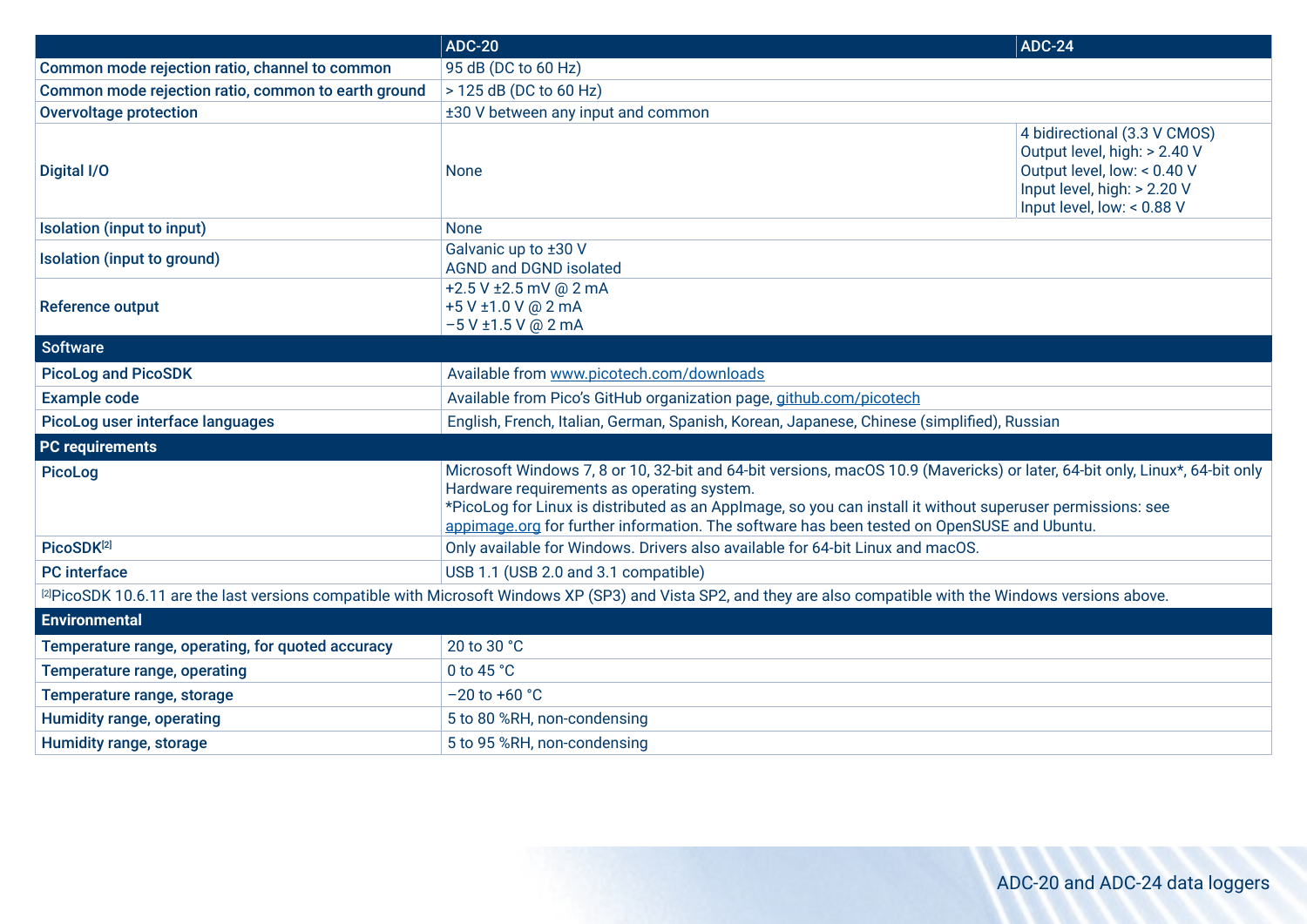| General                   |                                                                                                           |
|---------------------------|-----------------------------------------------------------------------------------------------------------|
| I/O connector             | 25-way D female                                                                                           |
| <b>Power requirements</b> | Powered from USB port, 100 mA (max.)<br>A 4.4 m (13.8 ft) USB cable is permanently attached to the logger |
| <b>Dimensions</b>         | 135 x 184 x 36 mm (5.31 x 7.24 x 1.41 in)                                                                 |
| Weight                    | Approx. 505 g (17.8 oz)                                                                                   |
| <b>Compliance</b>         | European EMC and LVD standards<br>FCC Rules Part 15 Class A                                               |
| <b>Warranty</b>           | 5 years                                                                                                   |